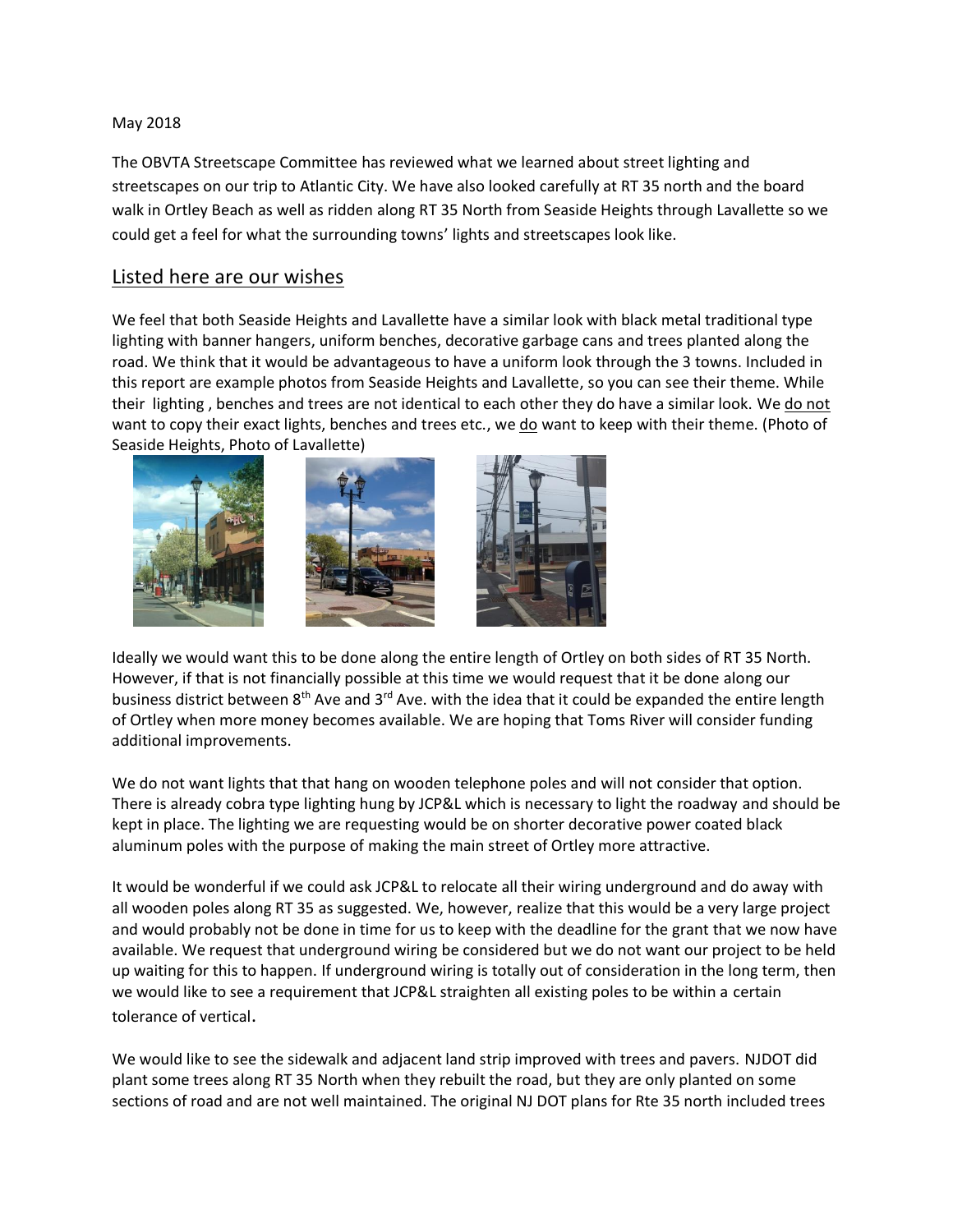that were never planted. These, and more, should be added. We would like to see trees planted along the road in a uniform, consistent manner with pavers or rocks covering the land strip around the trees. It would require a commitment from Toms River to maintain these trees, and the area around the trees, to keep it free from weeds and trash. We would like to see a plan for where they could be located so that it would look uniform and planned rather than random and messy.



We would like to have attractive garbage cans and uniform benches placed in several locations along the road. We realize that this may be somewhat of a problem because the sidewalk and land strip area is not very wide in some areas, so we would need you to evaluate this to see where they could be placed. We would need a commitment from Toms River to routinely empty the trash cans because this could easily become an unsightly over filled mess.

# Our requests along RT 35 North

-Black power coated aluminum (or other non-rusting material) decorative poles with lights keeping in the theme used in Lavallette and Seaside Heights. The light poles should also include bars to hang banners or other decorative. These lights should be evenly spaced on both sides of RT 35 North. Here is a picture of something that is attractive but we aren't sure if the light would hang too far into the street and if we can get two lights on each pole. We don't want the lights to be too high, we would want them to be lower than the utility lights similar to what Lavallette has done.



-Trees evenly spaced along the road in the land strip between the sidewalk and street with the rest of that area covered with pavers or stone. In the areas where there is concrete between the sidewalk and street the concrete could be cut to put in the trees.

-Permanently anchored wooden decorative trash and recycle cans

-Uniform attractive Benches

# We would also like to see improvements for our boardwalk area.

We would like the gazebos seating areas that were previously located at 3<sup>rd</sup> Ave and Fielder Ave. rebuilt. Ideally the gazebos could be elevated just enough that people could see over the dunes. Ramps would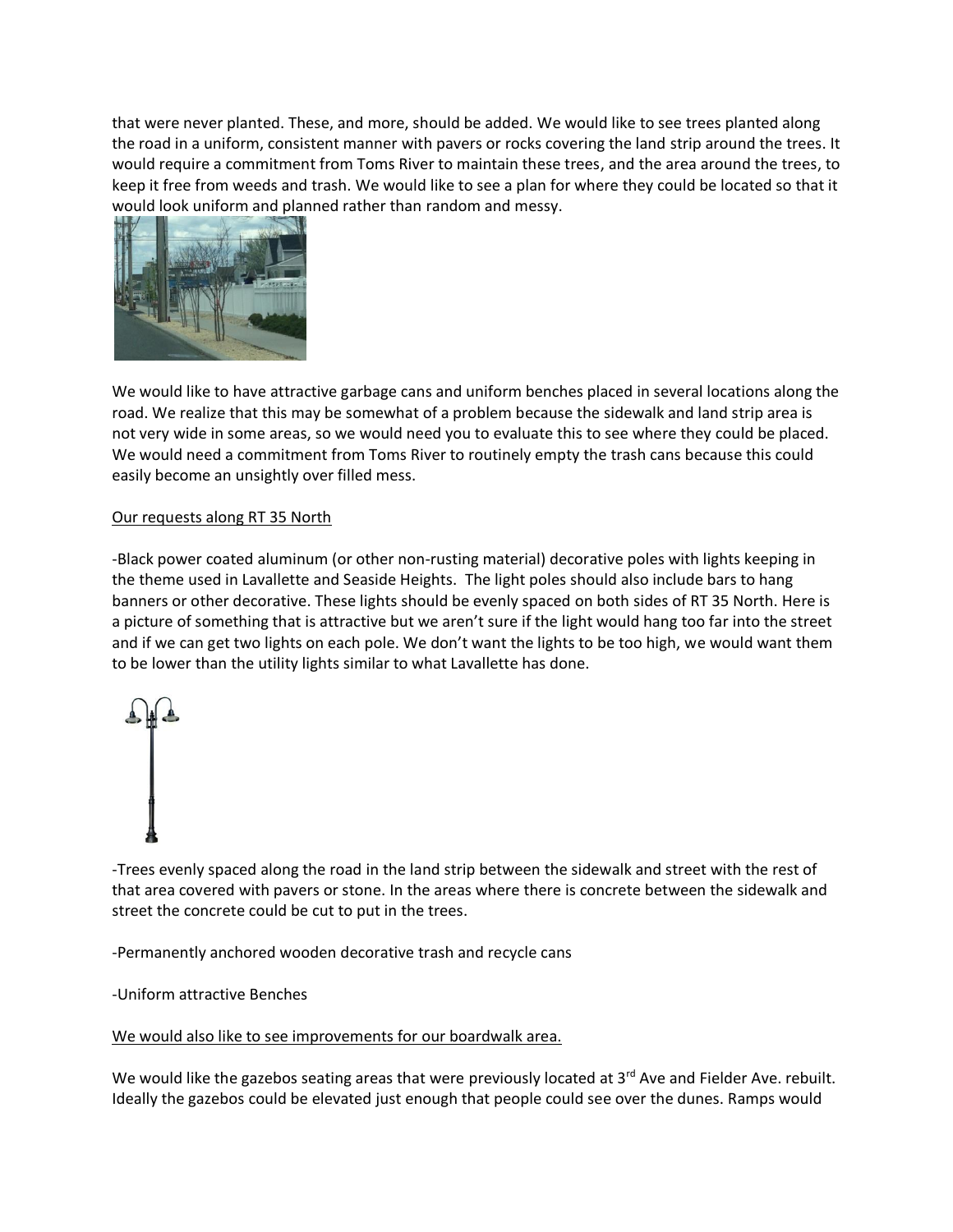need to be provided along the side, or front, to provide access. Since the existing structure already exists, building them elevated should not be hugely difficult. In any case, the gazebos were greatly used by families and the elderly who really need the shade and a place to sit. Lavallette has several of these seating areas along their boardwalk that are used by many people even though they cannot see the beach and ocean. People do enjoy people watching and taking a shaded rest when going for a walk. We realized that people sitting in these areas will no longer be able to see the beach because of the new dunes but we feel they will still be greatly utilized. Lavallette has several of these seating areas along their boardwalk that are used by many people even though they cannot see the beach and ocean. People do enjoy people watching and taking a shaded rest when going for a walk.

Install beach mats on the beach at each of the handicapped entrance locations.

Replace the lighting we now have located on utility poles with either lighting similar to what we have requested on RT 35 or the very attractive silver aluminum pole tri level changing lights we saw along the boardwalk in Atlantic City. (photo included)



Add electrical power outlets in the gazebos and in several places along the boardwalk. These would be hugely helpful when we wish to hold events on the boardwalk, whether it be Beachjam, a beach movie, or a Toms River press conference. Outlets could be provided high inside the gazebos to keep them out of the weather.

If electrical power is added, Toms River should ask Verizon or Optimum to provide free open WiFi, or arrange an agreement. Many beaches now provide WiFi access on the beach and it is becoming the new standard.

Wooden decorative arbors (similar to this picture from Atlantic City) located at the top of the stairs at 3<sup>rd</sup> Ave and Fielder Ave. (photo included)



Decorative wooden permanent trash and recycle cans at every boardwalk entrance. We know that there are some cans already on our boardwalk but we would like them to be uniform and placed at every entrance.